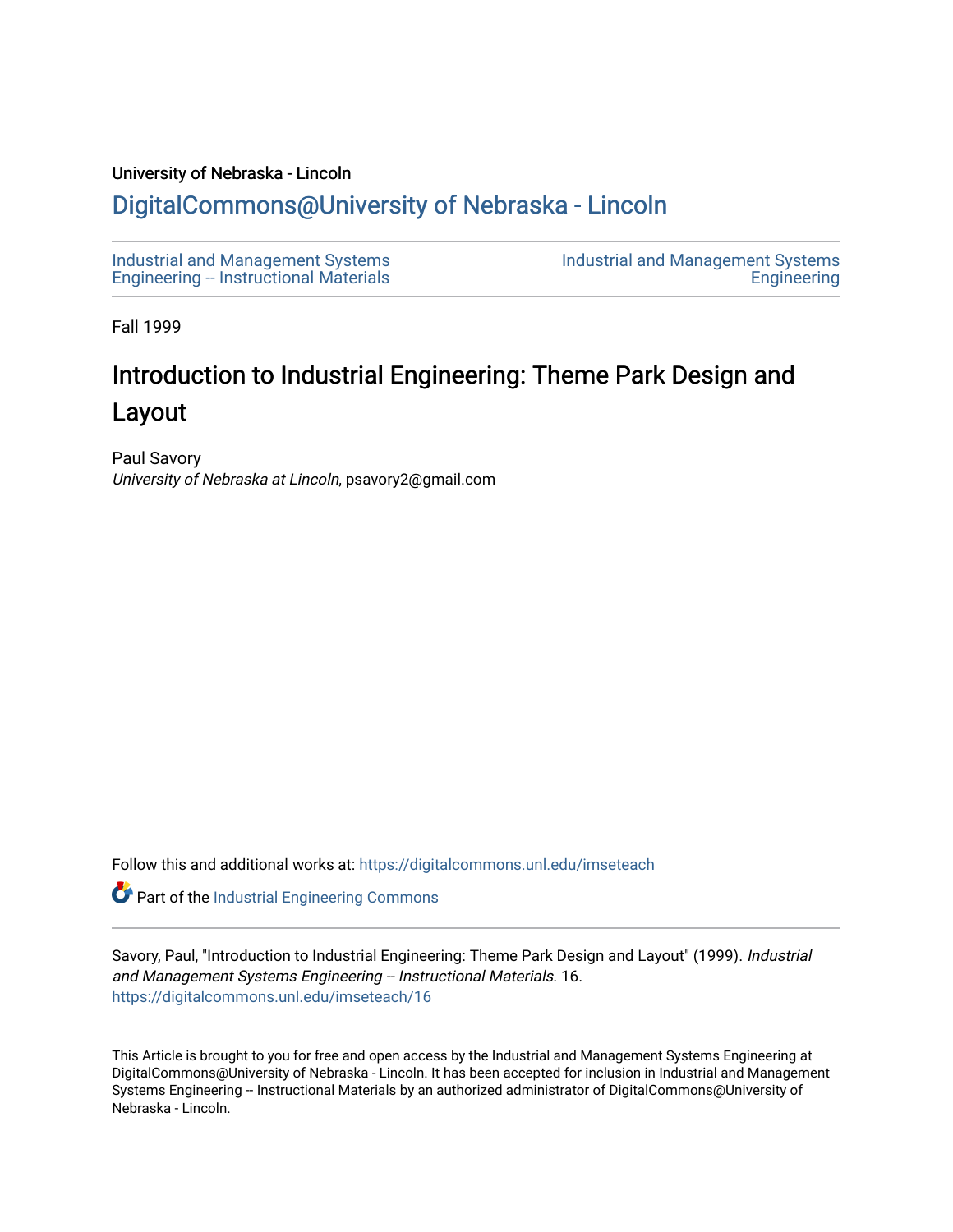

# **Class Exercise 17: Theme Park Design and Layout**

#### **Introduction**

*Plant layout and design* is one of the key areas of industrial engineering. There are numerous issues that must be accounted for. A subset include: machine utilization, queueing space, and flow of materials.

To provide you with an introduction to plant layout and design, let's consider designing a theme park. As we will see, many of the concepts will be the same. To give you some background, here are some facts about Disneyland in Anaheim California

- Disneyland occupies 85 acres of land
- <sup>3</sup> 33 million visitors per year visit the park (approximately 90,400 per day)
- Has parking for 15,167 vehicles on 100 acres of land
- Disneyland currently has 60 major attractions
- There are about 10,000 Disneyland cast/workers each day
- There are more than 100,000 light bulbs used in Disneyland
- Disneyland uses 26 million hand towels in its restrooms each year
- <sup>1000</sup> brooms, 500 dust pans, and 3000 mops are used each year
- Approximately 12 millions pounds of trash is collected in a year
- In one year, guests buy 4 million hamburgers, 1.6 million hot dogs, 3.4 million orders of fries, 3.2 million boxes of popcorn, 3.2 million servings of ice cream, and 1.2 million gallons of soft drinks.

#### **Group Task 1**

- [1] What type of theme park does your team want to design (*e.g.,* waterpark, Disneyland, Magic Mountain, Dollywood)? *Why?* Assume that the theme park will be open all days of the year.
- [2] How many acres of land should you purchase for building the current theme park. Do not worry about future expansion. Land prices are \$9000 an acre.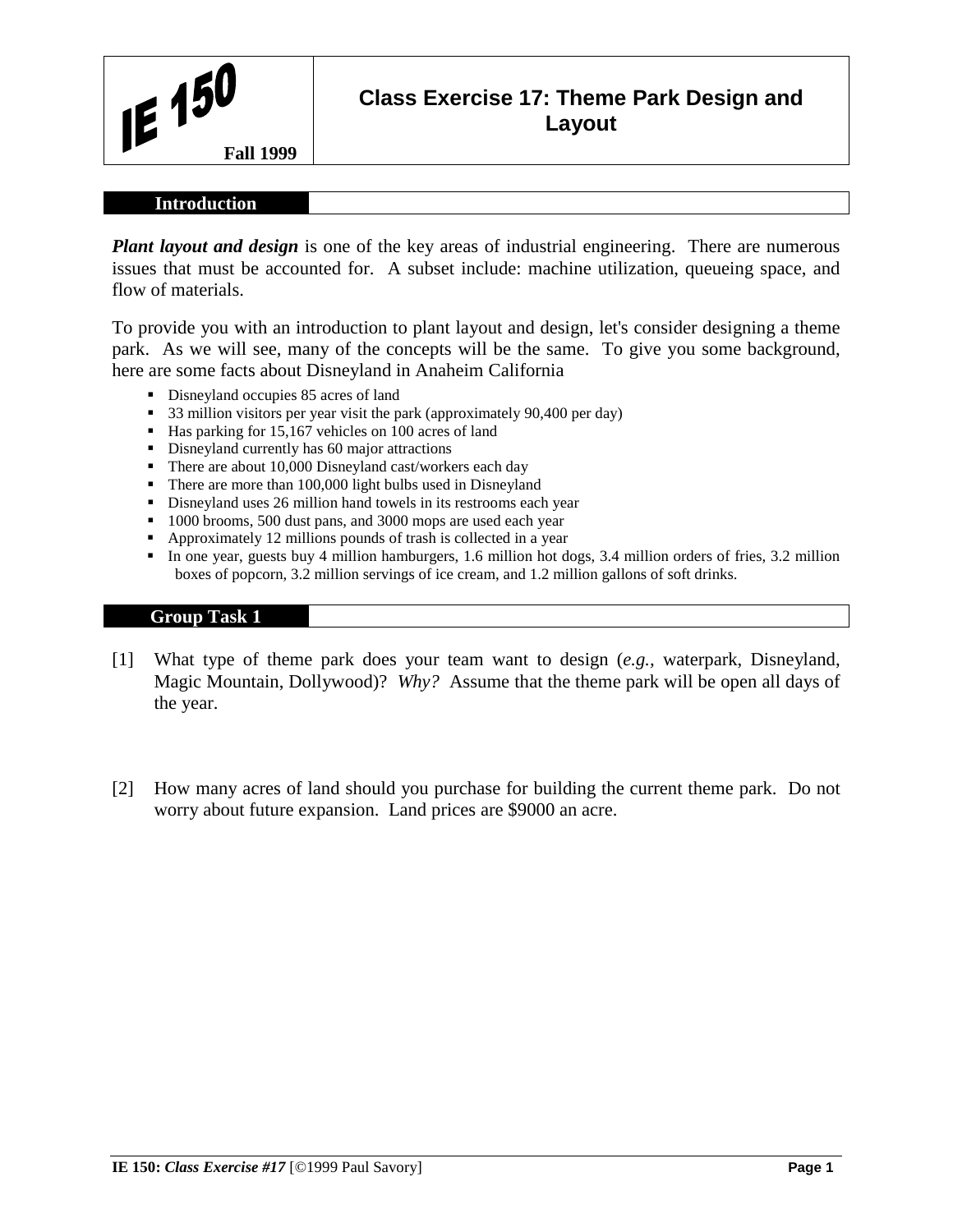- [3] How many major rides (*e.g.,* Jurassic Park ride, Back to the Future ride) and exhibits (*e.g.,* World's largest fruit display) do you want in your theme park? It will cost you \$50 million to build each ride and \$5 million for each exhibit. Though you choice will greatly impact your potential attendance.
- [4] What is your total cost to purchase the land and build the major rides and exhibits?

# **Group Task 2**

For what hours of the day will your theme park be open?

What is the anticipated daily attendance at your theme park?

# **Group Task 3**

What does your team want to charge for admittance to your theme park?

What is your estimated daily and yearly gross revenue from people entering the park?

#### **Group Task 4**

To purchase the land, pave it, and clean and maintain it, it will cost \$2000 for each parking space you decide to build.

*How many parking spaces do you want to build?* To answer this question, you might want to make some estimates:

- [1] Average number of people per vehicles?
- [2] Average length of time a group stays in the theme park (*i.e.,* a vehicle stays in the lot)?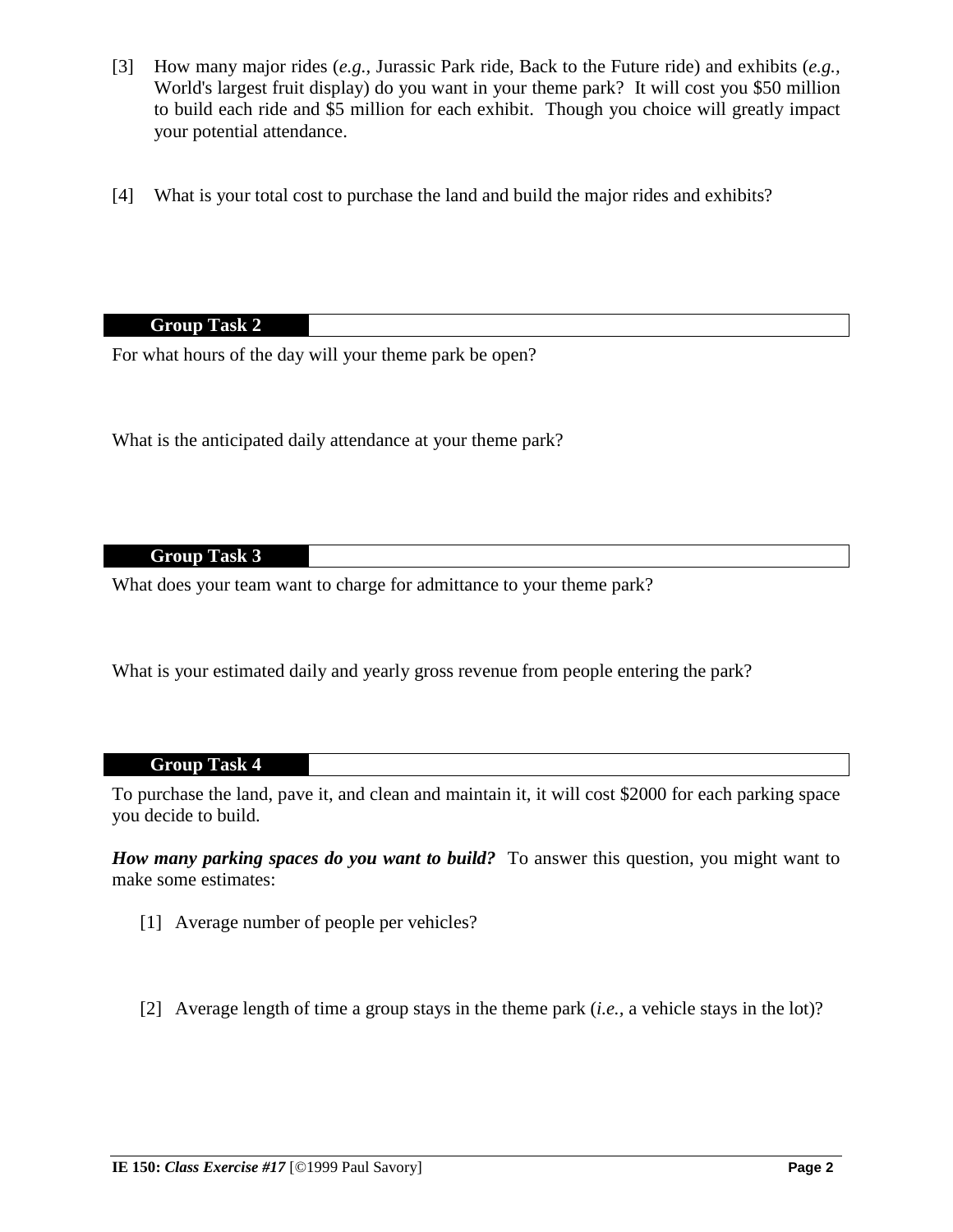Next, you will want to do some simple calculations:

- [1] Number of cars per day that need parking in the lot? (assume there is no where else for vehicles to park and all people come to the park in their own vehicle).
- [2] Number of times a space can be used per day?

Finally, how many parking spaces does your team want to build?

## **Group Task 5**

What are you going to charge for parking? *You do not have to charge anything if you do not want to.*

Given what you are charging for parking, the number of spaces you decided to build, and the cost of \$2000 for building a parking space, how long will it be before your theme park starts to make a profit on parking?

# **Group Task 6**

The only place for patrons to purchase admittance tickets to the park is from one of the ticket windows outside the park. Hence, patrons stand single file in a line to purchase their tickets from one of an available number of windows.

*How many ticket windows should your theme park have?* There is a formula from queueing theory (an area of operations research) which states that the utilization of a server (*i.e.*, ticket window) is equal to the arrival rate divided by the service rate multiplied by the number of servers. Mathematically, this is:

|  | arrival rate | average time between arrivals                                              |
|--|--------------|----------------------------------------------------------------------------|
|  | $\rho =$     | # of servers $\times$ service rate # servers $\times$ average service time |

Obviously, one does not want a server to be in use more than 100%. Such a situation would indicate that people are arriving faster than they are getting served. As a result, a huge line will form and continue to grow.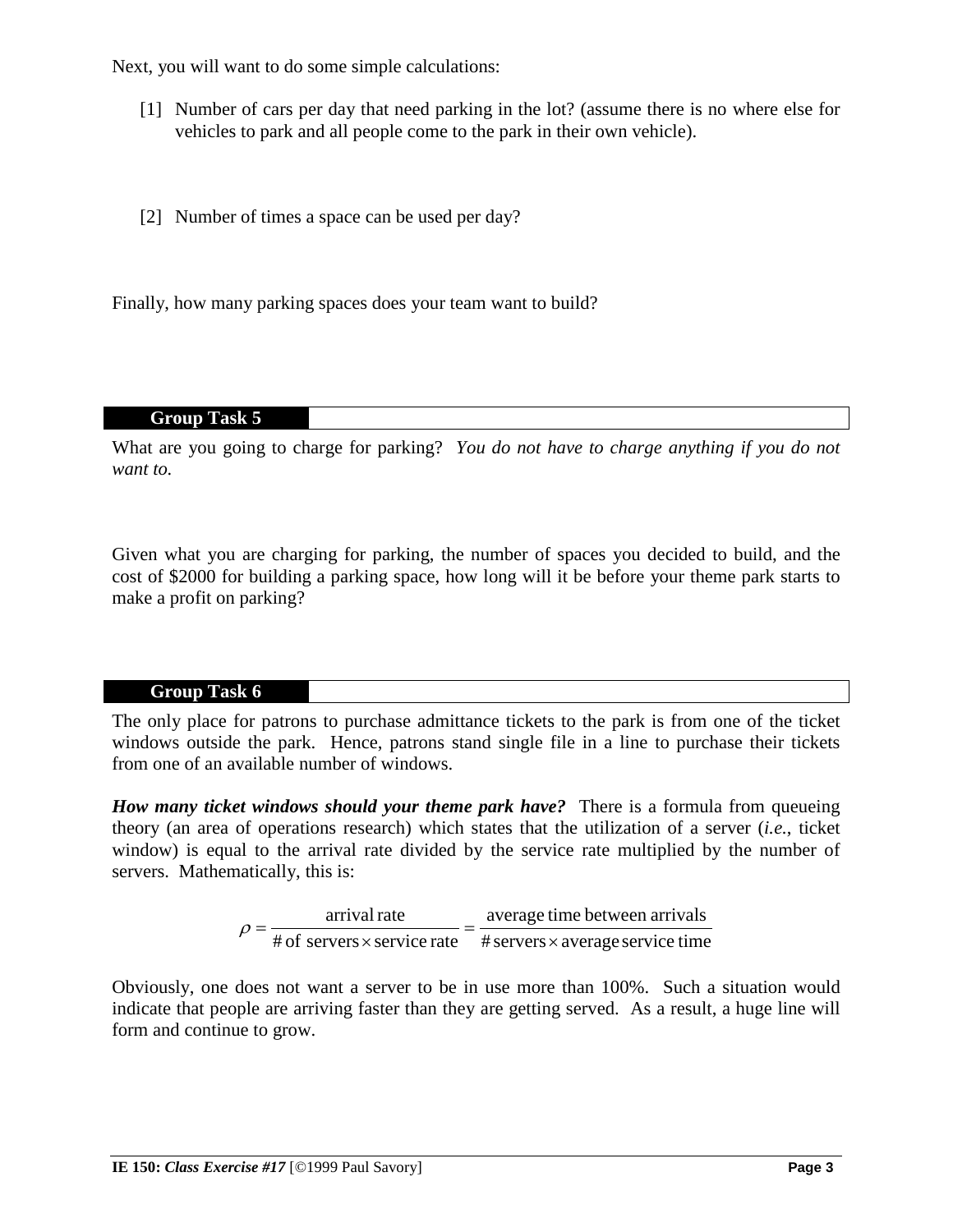Given this formula and the number of people you estimated that will arrive daily to your park (assume arrivals are constant throughout all hours of operation), how many windows should you have open?

There above several problems with the above estimate. Can you team guess two of them and decide if they would impact your result?

[1]

[2]

## **Group Task 7**

Let's total some of your expenses...

- [1] Estimate the one time expense of building paths, restrooms, signs, and snack stations. Let's estimate this as 1/4 of the total purchase and major ride and exhibit cost (Task 1-Number 4). Your cost is:
- [2] Cost of windows workers for one year. Assume their salary and benefits works out to \$12 per hour.
- [3] Cost of other park workers (actors, maintenance, custodian, etc.). Let's assume there is 1 worker for 20 visitors. Assume salary and benefits cost \$20 per hour for each worker. What is the cost per day for these other workers? What is the cost per year?
- [4] Cost of park supplies (brooms, paint, plants, paper towels). Assume that the park yearly spends 1/10th of the total purchase and major ride and exhibit cost (Task 2 - Number 4).
- [5] Insurance cost. Assume the park spends  $1/20<sup>th</sup>$  of the total purchase cost and major ride and exhibit cost (Task 2 - Number 4).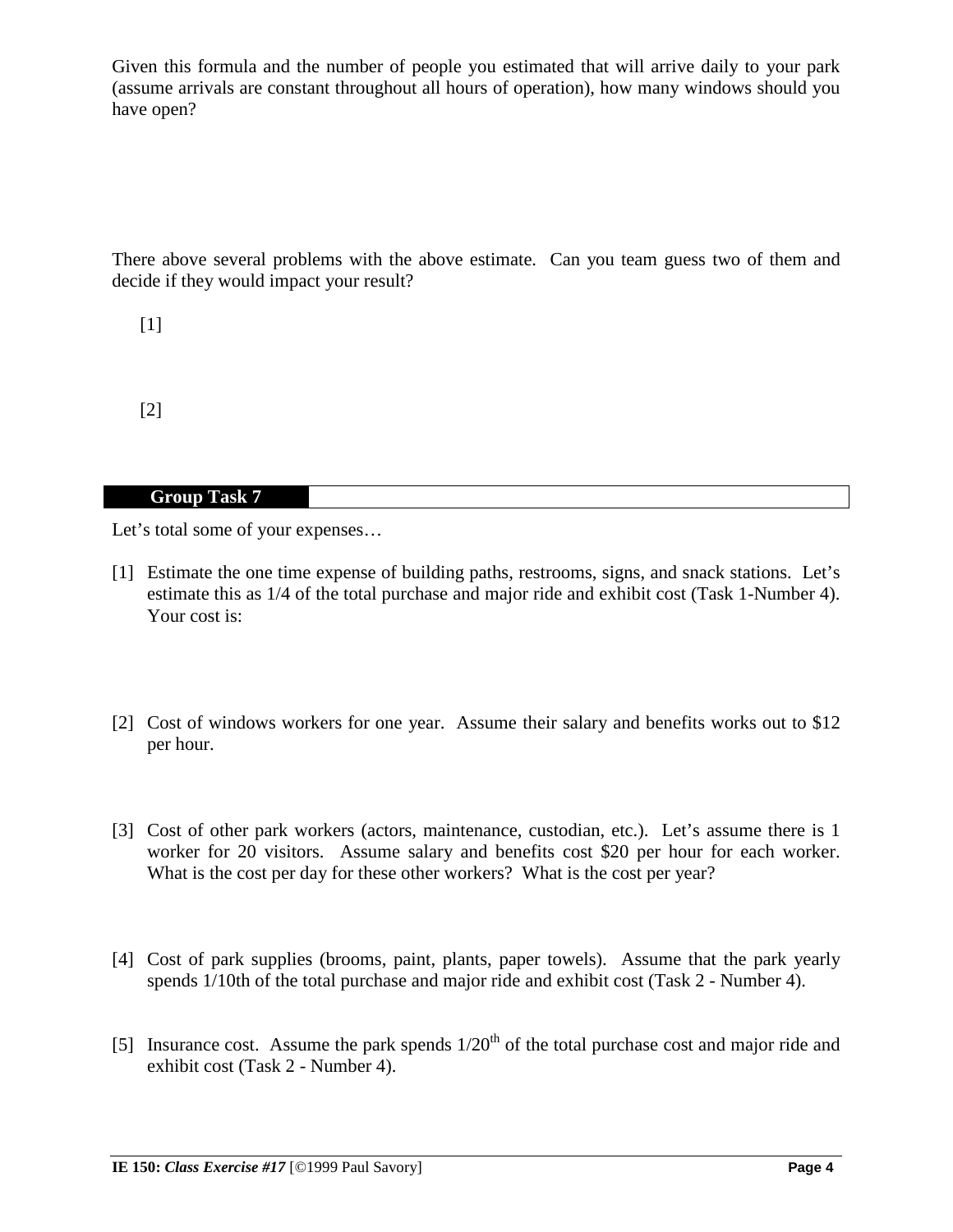- [6] Trash disposal cost. Assume your theme park spends \$250 per ton to dispose of trash (remember, Disneyland has 12 million pounds of trash per year). What is your yearly disposal cost
- [7] Are there any other major costs not accounted for? If yes, specify them and estimate their yearly cost.

# **Group Task 8**

Let's look at some of the profits you make…

- [1] What is the average amount a person will spend on food while in the park? What is your estimated yearly gross profit from food sales?
- [2] What is the average amount a person will spend on souvenirs while in the park? What is your yearly estimated gross profit from souvenir sales?
- [3] Are there any other profits that have not been accounted for (earlier we took care of parking and admittance to the park)? If yes, specify them and estimate your yearly gross profit.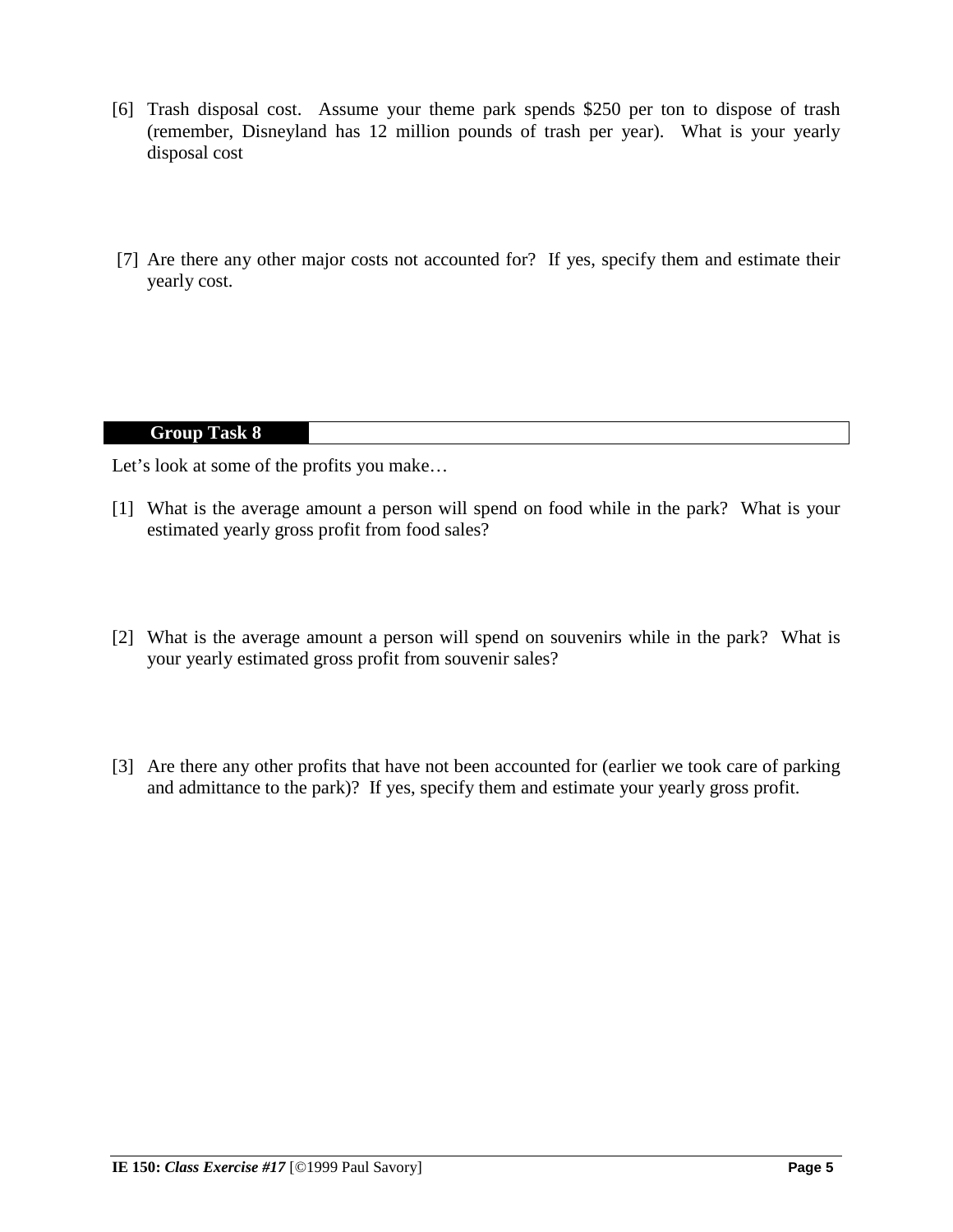# **Group Task 9** *(your group has 10 minutes to review this list)*

A typical payback period for huge projects such as this is 20 years. Hence, we would like to be making a profit within 20 years. Let's see how your theme park does…

| <b>Expenses</b>                               | <b>Amount over 20 years</b> |
|-----------------------------------------------|-----------------------------|
| Land purchase and building of major rides and |                             |
| exhibits                                      |                             |
| Cost of building paths, signs, etc.           |                             |
| Cost of building parking                      |                             |
| Cost of window workers                        |                             |
| Cost of other workers                         |                             |
| Cost of park supplies                         |                             |
| Cost of insurance                             |                             |
| Cost of trash disposal                        |                             |
| Other costs                                   |                             |
| Total expenses over 20 years $=$              |                             |

| <b>Income</b>                                 | <b>Amount over 20 years</b> |
|-----------------------------------------------|-----------------------------|
| Admittance income                             |                             |
| Parking Income                                |                             |
| Assume profit is $1/3$ of the<br>Food Income. |                             |
| gross income.                                 |                             |
| Souvenir Income. Assume profit is 1/2 of the  |                             |
| gross income.                                 |                             |
| Souvenir Income. Adjust the gross income to   |                             |
| account for the expense of the activity.      |                             |
| Total gross income over $20$ years $=$        |                             |
| Corporate Taxes (assume a rate of 20%)        |                             |
| Total net (after tax) income over 20 years    |                             |

Even though we have made some HUGE simplifying assumptions to get the above numbers (*i.e.*, no interest on the building load) we could guess that they are in the right ballpark (give or take \$10 million). Using these ballpark estimated, does your park make money by the 20 year point?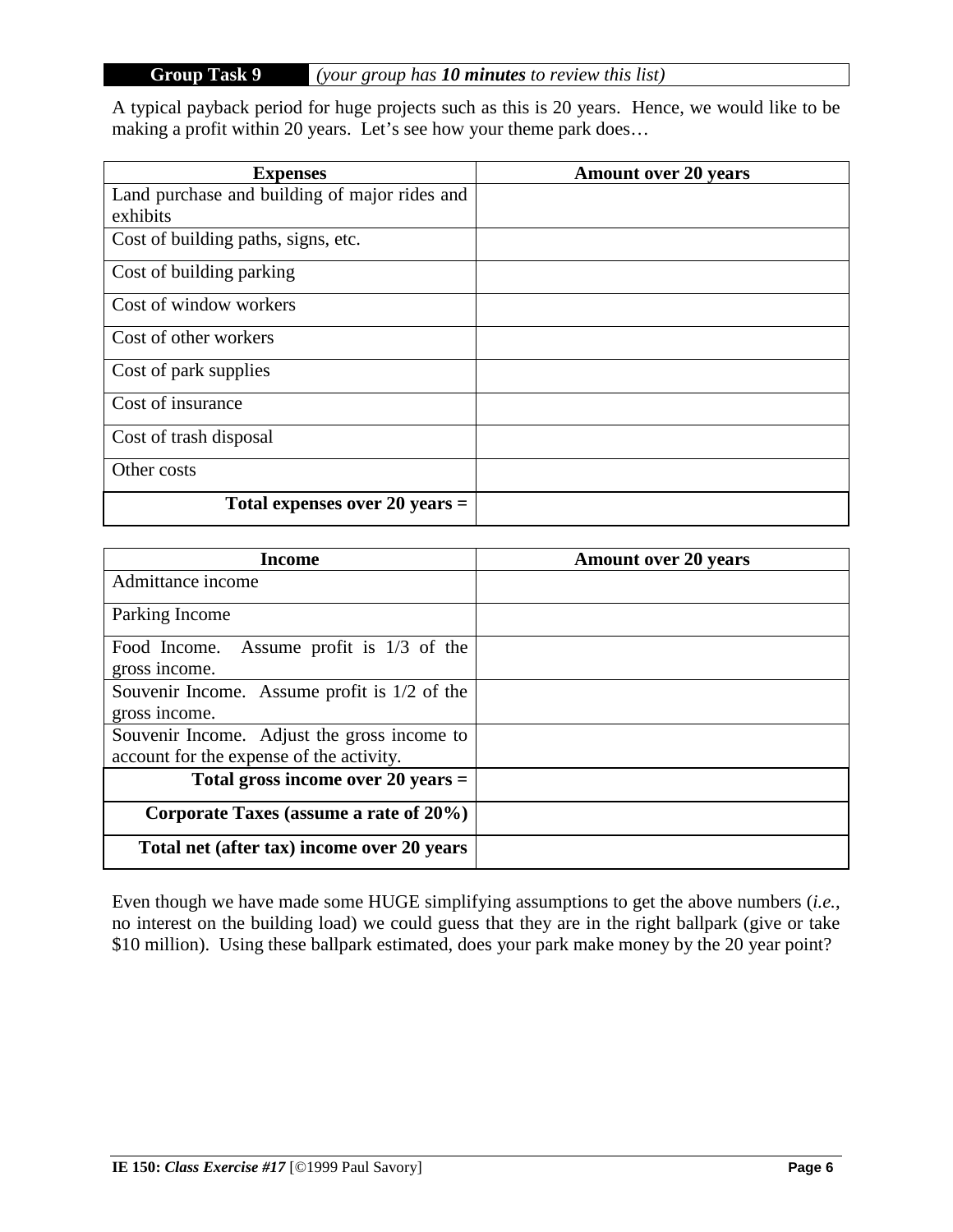**Group Task 10** *(your group has 10 minutes to review this list)*

Sketch out a map of your theme park? Be sure to indicate the parking lot, the entrance, the major rides and exhibits, the food court area, and the restrooms.

Are there reasons you placed certain facilities where they are?